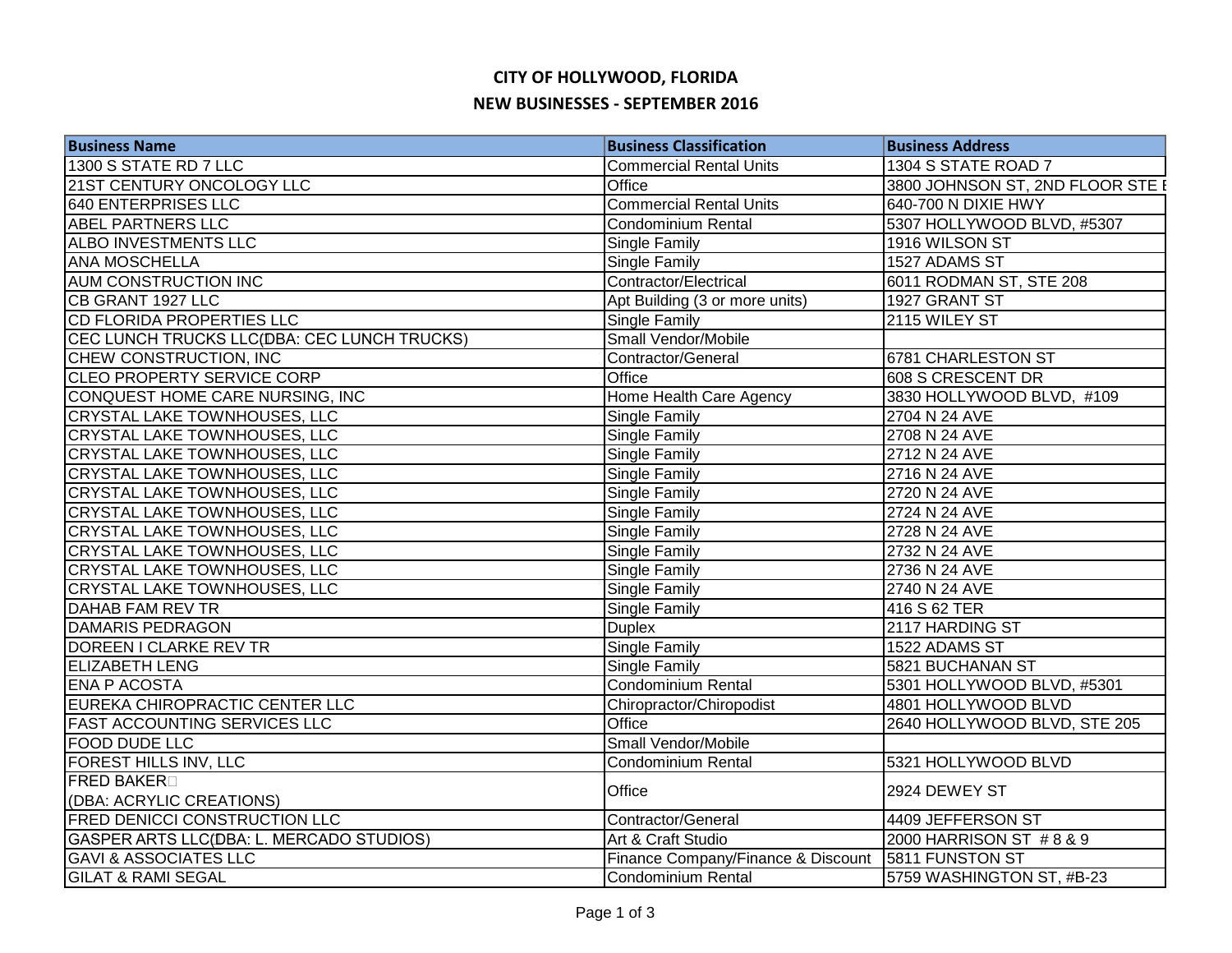## **CITY OF HOLLYWOOD, FLORIDA NEW BUSINESSES - SEPTEMBER 2016**

| <b>Business Name</b>                       | <b>Business Classification</b> | <b>Business Address</b>        |
|--------------------------------------------|--------------------------------|--------------------------------|
| <b>GONZALEZ MOBILE REPAIR INC</b>          | Repair/Auto                    | 6101 CLEVELAND ST, LOT B-22    |
| <b>GREEN TAIL LLC</b>                      | Retail Store/Stock             | 1940 N 30 RD, BAY 158          |
| H & A OAK LLC                              | Single Family                  | 3444 OAK DR                    |
| HOLLYWOOD MOTOR SALES INC                  | <b>Auto Sales</b>              | 1300 S STATE ROAD 7            |
| INSTITUTE FOR CHILD AND FAMILY HEALTH, INC | Counseling/Alcohol/Drugs       | 4000 HOLLYWOOD BLVD #549-SOUTH |
| <b>IOAN &amp; TEODORA BOHUS</b>            | Condominium Rental             | 4040 N HILLS DR, #5/20         |
| <b>IULICA DICULESCU</b>                    | Single Family                  | 1431 S 14 AVE, #109            |
| <b>JASON CENAMI</b>                        | <b>Duplex</b>                  | 1401 N 16 AVE                  |
| <b>JILL RIVAS</b>                          | Single Family                  | 2215 WILEY CT                  |
| JO-ANN R DEL ROSS0                         | <b>Commercial Rental Units</b> | 5711 PLUNKETT ST               |
| <b>JOSE ZUMAETA</b>                        | <b>Duplex</b>                  | 1108-1110 S 19 AVE             |
| JOSS 1 LLC(DBA: WINE STORY)                | Restaurant/Bar                 | 1910 HARRISON ST               |
| LA HISPANIOLA MULTISERVICES INC            | Repair Service                 | 701 S 21 AVE #3                |
| <b>LIVIU MIHALCEA</b>                      | Single Family                  | 1411 N 15 AVE, #9              |
| <b>LOCAL RENTALS, LLC</b>                  | <b>Duplex</b>                  | 1844 SHERMAN ST 1-2            |
| <b>M.E. PROPERTIES LLC</b>                 | <b>Duplex</b>                  | 5918 MCKINLEY ST               |
| <b>MARITZA CHANG</b>                       | <b>Retail Store/Stock</b>      | 1940 N 30 RD, BAY # 239        |
| <b>MAX RAPID CAR WASH INC</b>              | Car Wash & Detail (Mobile)     | <b>6412 FLETCHER ST</b>        |
| <b>MONICA MATEOS</b>                       | Single Family                  | 1955 WASHINGTON ST             |
| <b>MYDATT SERVICES, INC.</b>               | <b>Janitorial Services</b>     | 1948 HARRISON ST               |
| NICOLAE TRINU                              | <b>Duplex</b>                  | 1843-1845 WASHINGTON ST        |
| <b>ORLANDO BONILLA</b>                     | Condominium Rental             | 5315 HOLLYWOOD BLVD, #5315     |
| ORTSAC INVESTMENTS MF 10 LLC               | Apt Building (3 or more units) | 2025 WASHINGTON ST             |
| ORTSAC INVESTMENTS MF 10 LLC               | Apt Building (3 or more units) | 2022 ADAMS ST                  |
| <b>PAPAS MIX CORP</b>                      | Small Vendor/Mobile            |                                |
| (DBA: PAPAS MIX)                           |                                |                                |
| <b>PARTY CITY CORPORATION</b>              | <b>Retail Store/Stock</b>      | 4100 OAKWOOD BLVD              |
| (DBA: HALLOWEEN CITY)                      |                                |                                |
| PASCAL DORVIL                              | Single Family                  | 5325 HOLLYWOOD BLVD            |
| PIERINA RENA SPAETH                        | Condominium Rental             | 400 N SURF RD, #402            |
| PIREAS PROPERTIES LLC                      | Apt Building (3 or more units) | 1621 VAN BUREN ST              |
| <b>RENADE GRANT</b>                        | <b>Duplex</b>                  | 1635 DEWEY ST                  |
| <b>SAMANTHA PARK LLC</b>                   | Single Family                  | 1909 SHERMAN ST                |
| <b>SANDRA VANDEN</b>                       | <b>Duplex</b>                  | 1504 N 24 AVE                  |
| <b>SARG FINANCIAL LLC</b>                  | <b>Commercial Rental Units</b> | 5805 DEWEY ST                  |
| <b>SCOOTERS 4 U INC</b>                    | <b>Auto Sales</b>              | 1226 - 1228 S DIXIE HWY        |
| SHIREL & SONS LLC                          | Apt Building (3 or more units) | 2015 FUNSTON ST                |
| <b>STERITECH GROUP INC</b>                 | Contractor/Exterminator        | 4140 SW 30 AVE, SUITE 100      |